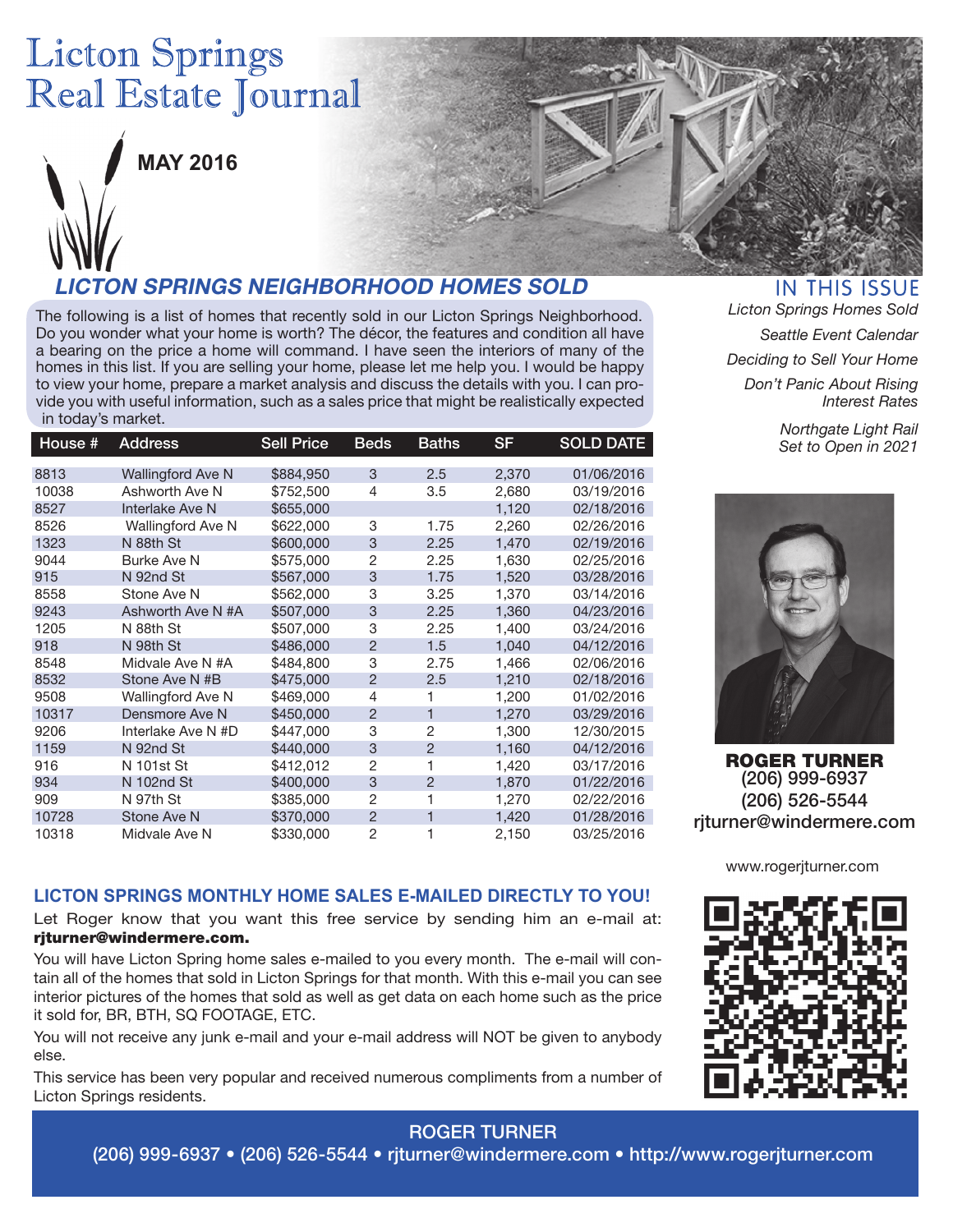### SEATTLE CALENDAR

### UNVERSITY DISTRICT 47th ANNUAL STREET FAIR

### MAY 21st - 22nd

Each year we play host to some great entertainers and musicians from Seattle and all around the Northwest. Engaging street performers and local buskers will be keeping the streets alive with impromptu music, acts, and dancing throughout the weekend. We will also be showcasing upand-coming artists and well-established bands, on our two large stages, equipped with great sound systems and plenty of room for dancing.

#### **Fair Food**

Experience delicious foods from all around the world in one of our three food courts

#### **Neighborhood Food**

Experience one of our Neighborhood Restaurants or Bars where you sit down and relax to a great meal.

The U-District offers an amazing variety of acclaimed local eateries featuring great international cuisine.

# NORTHWEST FOLK LIFE FESTIVAL MAY 27th - 30th Memorial Day Weekend Seattle Center

Northwest Folklife creates opportunities for all to celebrate, share, and participate in the evolving cultural traditions of the Pacific Northwest: community-powered, thanks to donors, sponsors and volunteers. Essential to Folklife is self-expression: communities bring their traditions, artists

### DECIDING TO SELL YOUR HOME

*Source: Windermere Blog*

Choosing to put your house on the market is rarely easy, but if you must sell to move onto the next phase of your life, then you want to make sure your house is purchase-ready to get the most out of your investment. If you aren't sure if you are ready to sell, you can always consider becoming a landlord or finding a property manager to handle tenants. But if you have decided to put your house on the market, it is time to let go of sentimentality and start thinking of it as a house again--not your home. Here are some tips for getting your house ready to sell and placing it on the market:

Do an audit: Go through the house, making notes of any projects that need to be completed, and anything that needs to be replaced, repainted or repaired. Here is a good checklist to get you started. If you are unsure about any major problems, you may want to hire an inspector to look at your home prior to putting it on the market so you can fix all issues and avoid getting stuck in heavy negotiations.

Start with a blank canvas: Look at your home from the perspective of a potential buyer. You will want to neutralize your space so anyone interested in the house can see its full potential. Keep in mind that you may love your red wall, wall-to-wall carpet or lavish art, but others may find it hard to see beyond the decorations to imagine their own taste in the house. Neutralizing the space can be as easy as painting the walls a soft white, paring down possessions or scaling back on updates. Once your home is turn-key with the basics, start to think about the updates that will make the most difference in your return on investment.

Get the most bang for your buck: If you are considering upgrades to increase the value of your home, stick to projects that will make the most sense, such as increasing the curb appeal by re-painting or replacing an outdated front door and upgrading the landscaping with easy-to-maintain plants and pathways. The first impression your home makes on a buyer is key to selling your home quickly. If your appliances are out-of-date, you may want to consider upgrading to energy-efficient models, which will appeal to a wider set of buyers. Avoid laying down new carpet; if the carpet needs replacing, consider wood flooring, as more people are replacing carpets with hardwood these days. Also keep in mind that your aesthetic will likely be different than those looking at your home, so avoid updates to the kitchen and bathroom that may offend the next homeowner. They will consider the need to replace these as a part of their offer.

Find a listing agent: Once you are ready to put your home on the market, find a listing agent you trust will promote your home and bring the most return. Interview a number of agents to learn about their methods of marketing your home to other agents and potential buyers. They should be knowledgeable about the area, the market, comparable listings, staging and marketing techniques that will work best for you. Look at potential agents' past listings to see the techniques they employ, the photographs and language they use to market the homes, how long homes have been on market and what their listings look like.

Price your home to sell: Pricing your house right the first time will help it sell faster. The great news is there are plenty of buyers looking to purchase homes right now, and this trend should continue. The concern for many homeowners ready to sell is that their expectations for the selling price of the home will not necessarily be met. Increase your chances of getting your home off the market fast by working with your listing agent to price your home right. Your listing agent will factor in a number of considerations when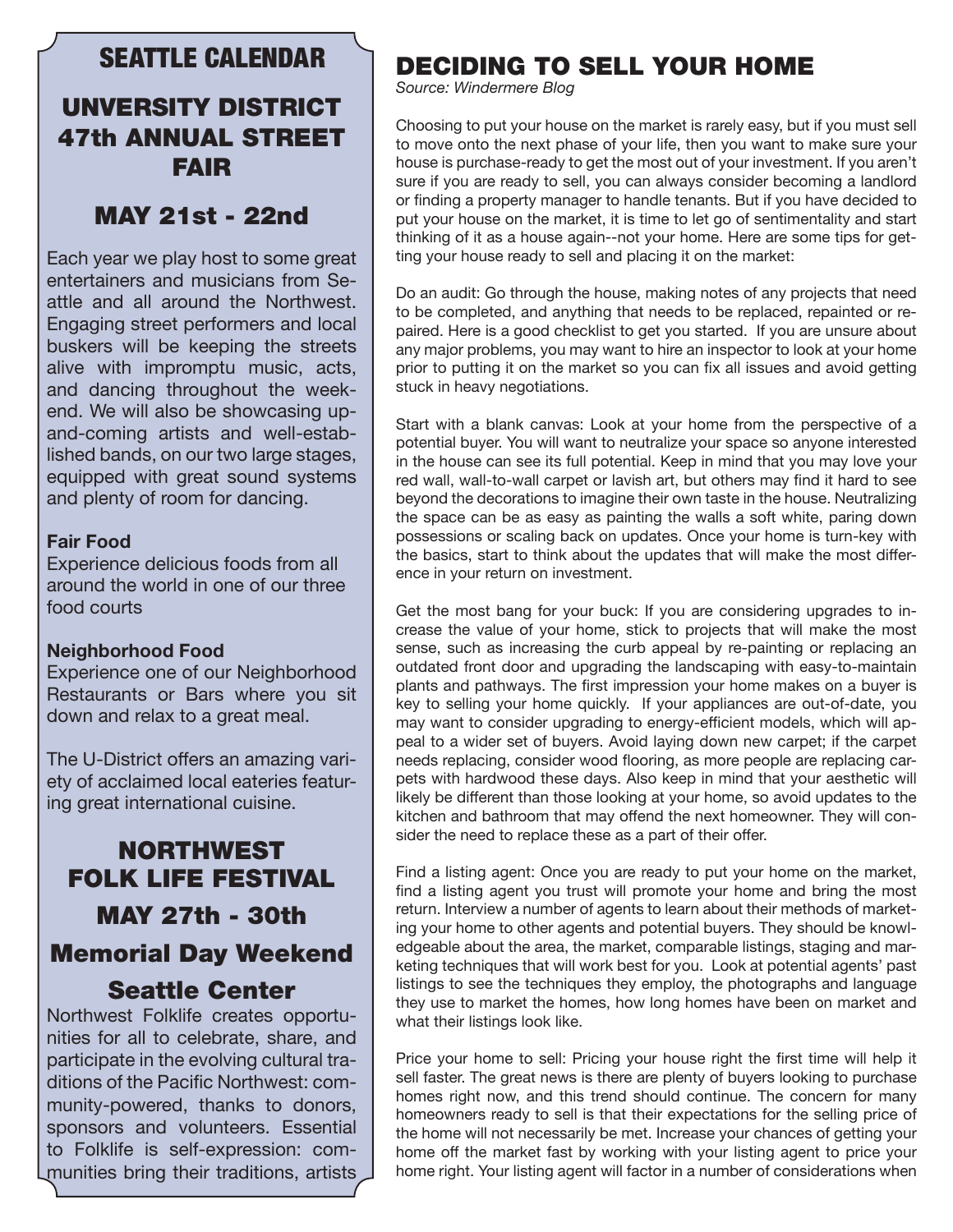helping you determine the best price for your home, including comparable homes that have sold in the area or similar locations, the type of home, neighborhood, condition, etc.

Staging: Now that you have gotten through most of the process for putting your home on the market, look at your home through fresh eyes. Staging your home is a fine balance between making your home inviting and setting a canvas for the next homeowner to envision the space with their stuff and to fit their life. Your home should look inhabited but clean, uncluttered but not sterile. Whether you work with a stager or do most of the set up yourself, you will have to get rid of the clutter and pare down all your belongings to the essential.

Putting your home on the market can be stressful, but you can minimize stress by following these tips and other ideas for getting your home ready to sell. The better prepared you are prior to listing your home, the easier it will be to sell to prospective buyers. In the end, realistic expectations about how long it will take to prepare your home to go to market, what renovations will get you the best return, and what is the right price to motivate buyers will help your home sell quickly, saving you money in the long run.

# THERE'S NO NEED TO PANIC ABOUT RISING INTEREST RATES

*Source: Windermere Blog*

After seven years of some of the lowest interest rates in recorded history, the Federal Reserve has decided to raise the key Fed Funds Rate by 0.25 percent, which is causing some to be concerned that it will lead to a jump in mortgage rates and negatively impact the US housing market.

So, the question everyone wants to know is, do we need to worry about interest rates leaping?

While I expect there to be some volatility in rates for a while, I don't believe the real estate market will implode in a rapidly rising interest rate environment. So, yes, interest rates are going to rise modestly, but no, I don't think we need to be overly worried about it.

To qualify this statement, we need to understand that mortgage rates do not run in "lock-step" with the Fed Funds Rate. Although the Fed Funds Rate is a bellwether for the greater economic environment, there have been times when these two rates have moved in opposite directions, such as we saw in 2004/2005.

It's also important to understand that while interest rates for revolving credit, such as credit cards and home equity loans, are tied to the Fed Funds Rate, non-revolving loans – like mortgages – are not. Mortgage rates are tied to bond yields – specifically the 10-year treasury.

Interest rates could not realistically stay at their current levels forever. But an increase should not be a great cause for concern. Yes, an increase makes mortgages more expensive, but not to a point where they will have a negative effect on home values. That said, the rate of home price growth will undoubtedly slow in the coming year, but that isn't necessarily a bad thing.

A little perspective might help: the average rate for a 30-year loan in the 1970's was nine percent. It was 13 percent in the 1980's and eight percent in the 1990's. And yet people still managed to buy and sell homes throughout those years. With that in mind, the rate increases we're likely to see in 2016 are nothing to fret over.

showcase their talents and audiences of all ages share in the magic. The Pacific Northwest is home to an extraordinary group of communities ethnic, familial, occupational, religious, and regional—and we believe it is important to celebrate and help sustain the traditions of all of those groups. Doing so revitalizes people and communities and helps preserve cultural heritage for years to come. We believe that when people share their way of life, opportunities are created to dissolve misunderstandings, break down stereotypes and increase respect for one another.

The Northwest Folklife Festival is just one way Folklife brings this celebration of diversity and tradition to the heart of Seattle.senses features Taiko drumming, artisan demonstrations, and a theatrical stage production, Otokichi about the first Japanese shipwreck survivors on US (Washington state) soil.

#### **SEATTLE SPORTS SCHEDULE**

### \*\*\*\*\*\*\*\*\*\*\*\*\*\*\*\*\*\*\*\*\*\*\*\*\*\*\*\*\*\*\*\*\*\*\*\*\*\*\*\*\*\*\*\*\*\*\* **MARINERS MLB HOME GAMES** http://seattle.mariners.mlb.com/ \*\*\*\*\*\*\*\*\*\*\*\*\*\*\*\*\*\*\*\*\*\*\*\*\*\*\*\*\*\*\*\*\*\*\*\*\*\*\*\*\*\*\*\*\*\*\* 6/6 7:10PM V.S. CLEVELAND

| 6/7  | 7:10PM | <b>V.S. CLEVELAND</b> |
|------|--------|-----------------------|
| 6/8  | 7:10PM | V.S. CLEVELAND        |
| 6/9  | 7:10PM | V.S. CLEVELAND        |
| 6/10 | 7:10PM | V.S. TEXAS            |
| 6/11 | 710PM  | VS TFXAS              |
| 6/12 | 1:10PM | V.S. TEXAS            |
| 6/24 | 7:10PM | V.S. ST. LOUIS        |
| 6/25 | 7:10PM | V.S. ST. LOUIS        |
| 6/26 | 1:10PM | V.S. ST. LOUIS        |
| 6/28 | 7:10PM | V.S. PITTSBURGH       |
| 6/20 | 7:10PM | V.S. PITTSBURGH       |
| 6/30 | 7:10PM | V.S. BALTIMORE        |